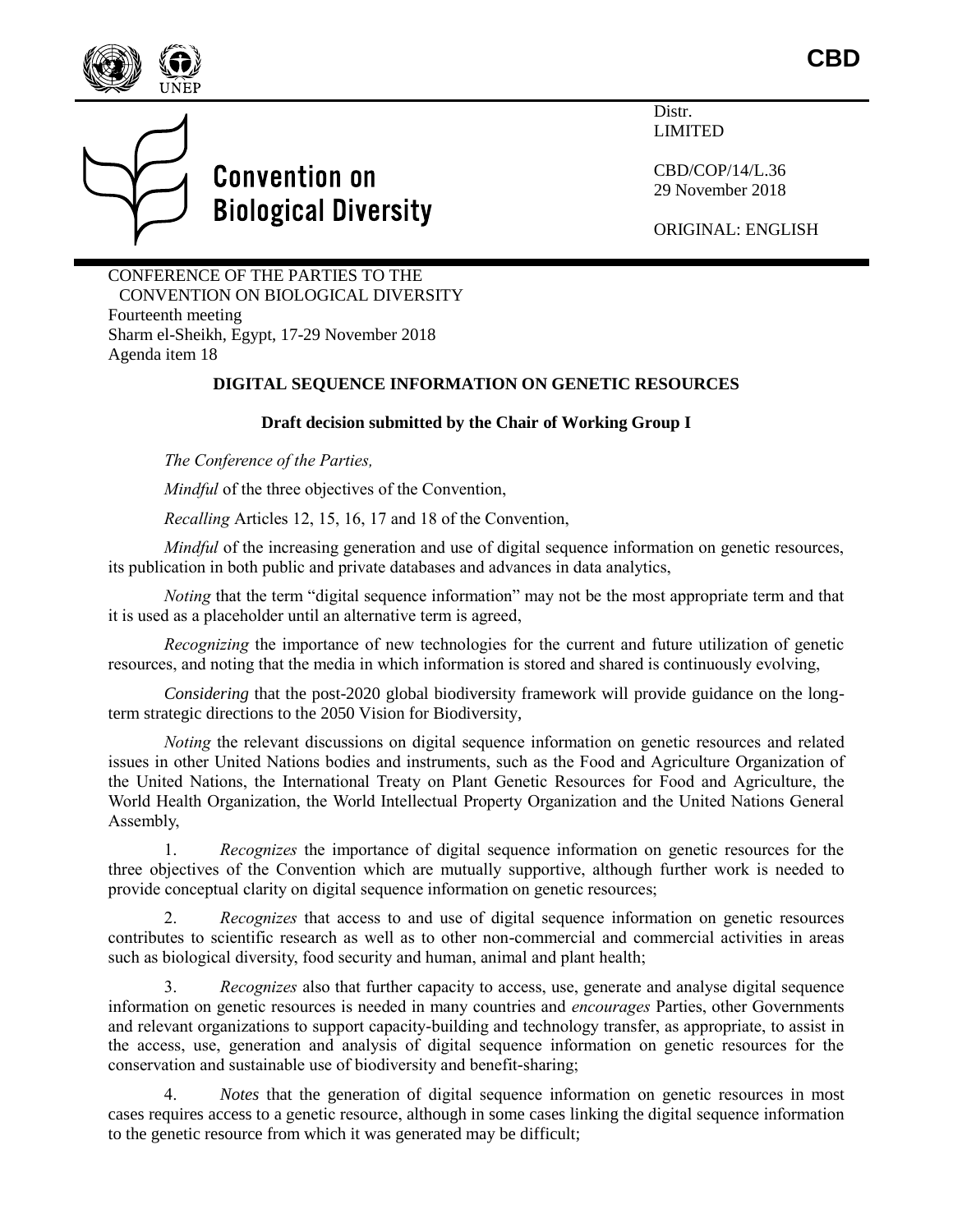$\overline{a}$ 

5. *Notes* that some Parties have adopted domestic measures that regulate the access to and use of digital sequence information on genetic resources as part of their access and benefit-sharing frameworks;

6. *Notes* that, as there is a divergence of views among Parties regarding benefit-sharing from the use of digital sequence information on genetic resources, Parties commit to work towards resolving this divergence through the process established in the present decision, with the aim of strengthening the fulfilment of the third objective of the Convention and Article 15, paragraph 7;

7. *Notes* that, when genetic resources are accessed for their utilization, mutually agreed terms can cover benefits arising from the commercial and/or non-commercial use of digital sequence information on these genetic resources, in accordance with applicable domestic measures;

8. *Decides* to establish a science and policy based process on digital sequence information on genetic resources as set out in paragraphs 9 to 12 below;

9. *Invites* Parties, other Governments, indigenous peoples and local communities, relevant stakeholders and organizations to submit their views and information:

(a) To clarify the concept, including relevant terminology and scope, of digital sequence information on genetic resources and if and how domestic measures on access and benefit sharing consider digital sequence information on genetic resources;

(b) On benefit-sharing arrangements from commercial and non-commercial use of digital sequence information on genetic resources;

10. *Invites* Parties, other Governments and indigenous peoples and local communities to submit information on their capacity-building needs regarding the access, use, generation and analysis of digital sequence information on genetic resources, in particular for the three objectives of the Convention;

11. *Decides* to establish an extended Ad Hoc Technical Expert Group,<sup>1</sup> including the participation of indigenous peoples and local communities, and *requests* the Executive Secretary, subject to the availability of resources:

(a) To compile and synthesize the views and information submitted pursuant to paragraphs 9 and 10 above;

(b) To commission a science based peer-reviewed fact-finding study on the concept and scope of digital sequence information on genetic resources and how digital sequence information on genetic resources is currently used building on the fact-finding and scoping study; 2

(c) To commission a peer-reviewed study on ongoing developments in the field of traceability of digital information, including how traceability is addressed by databases, and how these could inform discussions on digital sequence information on genetic resources;

(d) To commission a peer reviewed study on public and, to the extent possible, private databases of digital sequence information on genetic resources, including the terms and conditions on which access is granted or controlled, the biological scope and the size of the databases, numbers of accessions and their origin, governing policies, and the providers and users of the digital sequence information on genetic resources and encourages the owners of private databases to provide the necessary information;

(e) To commission a peer-reviewed study on how domestic measures address benefit-sharing arising from commercial and non-commercial use of digital sequence information on genetic resources and

<sup>&</sup>lt;sup>1</sup> The Ad Hoc Technical Expert Group will be convened in accordance with the modus operandi of the Subsidiary Body on Scientific, Technical and Technological Advice, except that there will be five experts nominated by each of the five regions.

 $2^2$  Fact-Finding and Scoping Study on Digital Sequence Information on Genetic Resources in the Context of the Convention on Biological Diversity and the Nagoya Protocol, CBD/DSI/AHTEG/2018/1/3.